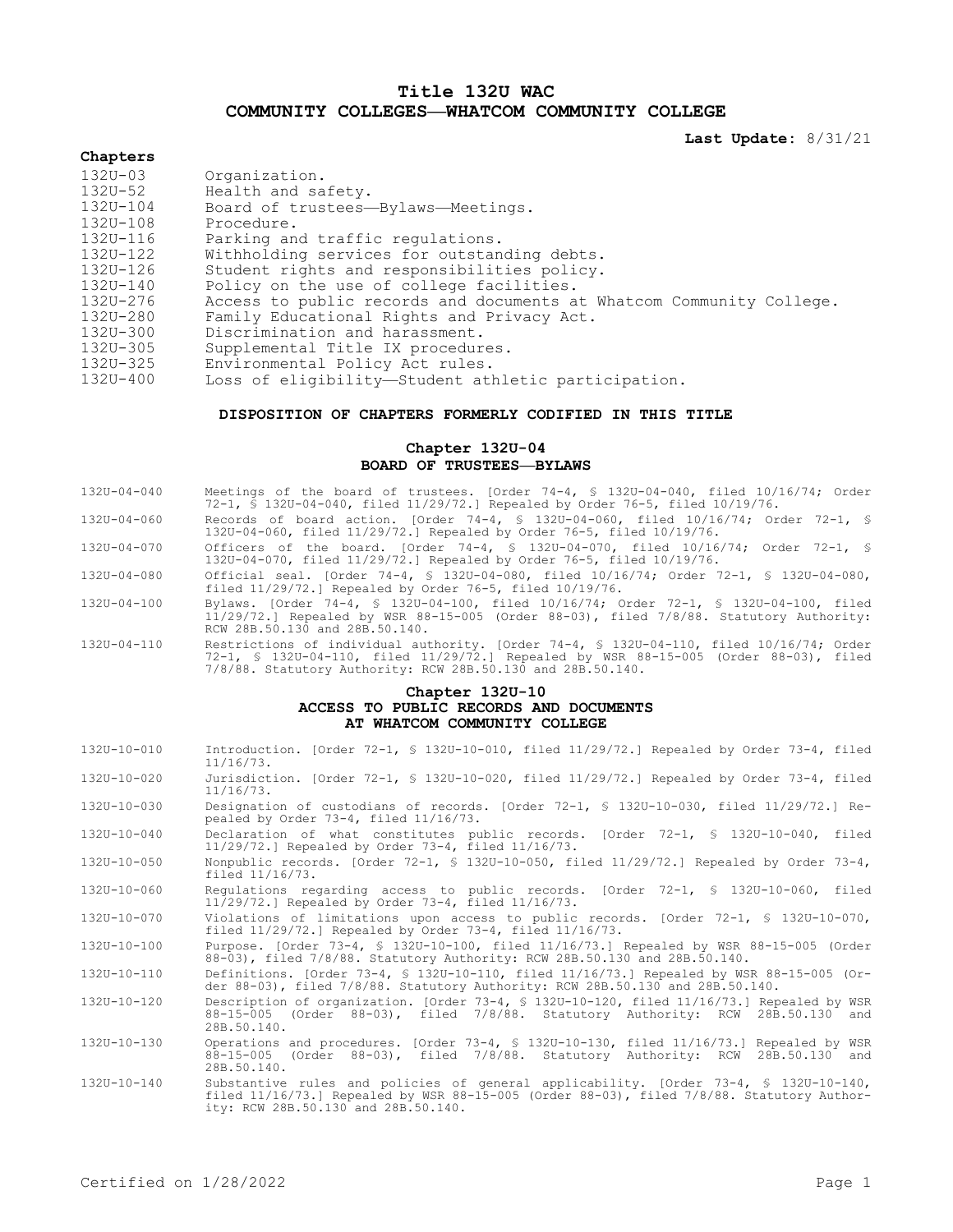- 132U-10-150 Public records available. [Order 73-4, § 132U-10-150, filed 11/16/73.] Repealed by WSR 88-15-005 (Order 88-03), filed 7/8/88. Statutory Authority: RCW 28B.50.130 and 28B.50.140.
- 132U-10-160 Public records officer. [Order 73-4, § 132U-10-160, filed 11/16/73.] Repealed by WSR 88-15-005 (Order 88-03), filed 7/8/88. Statutory Authority: RCW 28B.50.130 and 28B.50.140.
- 132U-10-170 Office hours. [Order 73-4, § 132U-10-170, filed 11/16/73.] Repealed by WSR 88-15-005 (Order 88-03), filed 7/8/88. Statutory Authority: RCW 28B.50.130 and 28B.50.140.
- 132U-10-180 Requests for public records. [Order 73-4, § 132U-10-180, filed 11/16/73.] Repealed by WSR 88-15-005 (Order 88-03), filed 7/8/88. Statutory Authority: RCW 28B.50.130 and 28B.50.140.
- 132U-10-190 Copying. [Order 73-4, § 132U-10-190, filed 11/16/73.] Repealed by WSR 88-15-005 (Order 88-03), filed 7/8/88. Statutory Authority: RCW 28B.50.130 and 28B.50.140.
- 132U-10-200 Determination regarding exempt records. [Order 73-4, § 132U-10-200, filed 11/16/73.] Repealed by WSR 88-15-005 (Order 88-03), filed 7/8/88. Statutory Authority: RCW 28B.50.130 and 28B.50.140.
- 132U-10-210 Review of denials of public record requests. [Order 73-4, § 132U-10-210, filed 11/16/73.] Repealed by WSR 88-15-005 (Order 88-03), filed 7/8/88. Statutory Authority: RCW 28B.50.130 and 28B.50.140.
- 132U-10-220 Protection of public records. [Order 73-4, § 132U-10-220, filed 11/16/73.] Repealed by WSR 88-15-005 (Order 88-03), filed 7/8/88. Statutory Authority: RCW 28B.50.130 and 28B.50.140.
- 132U-10-230 Records index. [Order 73-4, § 132U-10-230, filed 11/16/73.] Repealed by WSR 88-15-005 (Order 88-03), filed 7/8/88. Statutory Authority: RCW 28B.50.130 and 28B.50.140.
- 132U-10-240 Adoption of form. [Order 73-4, § 132U-10-240, filed 11/16/73.] Repealed by WSR 88-15-005 (Order 88-03), filed 7/8/88. Statutory Authority: RCW 28B.50.130 and 28B.50.140.

# **Chapter 132U-12 BOARD OF TRUSTEES—BYLAWS**

- 132U-12-010 Promulgation. [Order 70-1, § 132U-12-010, filed 2/24/70.] Repealed by Order 72-1, filed 11/29/72. 132U-12-020 The board of trustees. [Order 70-1, § 132U-12-020, filed 2/24/70.] Repealed by Order 72-1, filed 11/29/72. 132U-12-030 Office of board. [Order 70-1, § 132U-12-030, filed 2/24/70.] Repealed by Order 72-1, filed 11/29/72. 132U-12-040 Meetings of the board of trustees. [Order 70-1, § 132U-12-040, filed 2/24/70.] Repealed by Order 72-1, filed 11/29/72. 132U-12-050 Order of agenda. [Order 70-1, § 132U-12-050, filed 2/24/70.] Repealed by Order 72-1, filed 11/29/72. 132U-12-060 Records of board action. [Order 70-1, § 132U-12-060, filed 2/24/70.] Repealed by Order 72-1, filed 11/29/72. 132U-12-070 Officers of the board. [Order 70-1, § 132U-12-070, filed 2/24/70.] Repealed by Order 72-1, filed 11/29/72. 132U-12-080 Official seal. [Order 70-1, § 132U-12-080, filed 2/24/70.] Repealed by Order 72-1, filed 11/29/72. 132U-12-090 Committees. [Order 70-1, § 132U-12-090, filed 2/24/70.] Repealed by Order 72-1, filed 11/29/72. 132U-12-100 Amendment of bylaws. [Order 70-1, § 132U-12-100, filed 2/24/70.] Repealed by Order 72-1, filed 11/29/72. 132U-12-110 Restrictions of individual authority. [Order 70-1, § 132U-12-110, filed 2/24/70.] Re-
- pealed by Order 72-1, filed 11/29/72. 132U-12-120 Effective date. [Order 70-1, § 132U-12-120, filed 2/24/70.] Repealed by Order 72-1, filed
- 11/29/72.

#### **Chapter 132U-36 ENVIRONMENTAL POLICY ACT RULES**

132U-36-010 Implementation of State Environmental Policy Act. [Order 76-5, § 132U-36-010, filed 10/19/76.] Repealed by WSR 88-15-005 (Order 88-03), filed 7/8/88. Statutory Authority: RCW 28B.50.130 and 28B.50.140.

## **Chapter 132U-40 GRIEVANCE RULES**

- 132U-40-010 Purpose. [Order 74-7, § 132U-40-010, filed 1/7/75.] Repealed by WSR 88-15-005 (Order 88-03), filed 7/8/88. Statutory Authority: RCW 28B.50.130 and 28B.50.140.
- 132U-40-020 Definitions. [Order 76-3, § 132U-40-020, filed 7/16/76; Order 74-7, § 132U-40-020, filed 1/7/75.] Repealed by WSR 88-15-005 (Order 88-03), filed 7/8/88. Statutory Authority: RCW 28B.50.130 and 28B.50.140.
- 132U-40-030 Time limitations. [Order 74-7, § 132U-40-030, filed 1/7/75.] Repealed by WSR 88-15-005 (Order 88-03), filed 7/8/88. Statutory Authority: RCW 28B.50.130 and 28B.50.140.
- 132U-40-040 Confidentiality. [Order 74-7, § 132U-40-040, filed 1/7/75.] Repealed by WSR 88-15-005 (Order 88-03), filed 7/8/88. Statutory Authority: RCW 28B.50.130 and 28B.50.140.
- 132U-40-050 Reprisal. [Order 74-7, § 132U-40-050, filed 1/7/75.] Repealed by WSR 88-15-005 (Order 88-03), filed 7/8/88. Statutory Authority: RCW 28B.50.130 and 28B.50.140.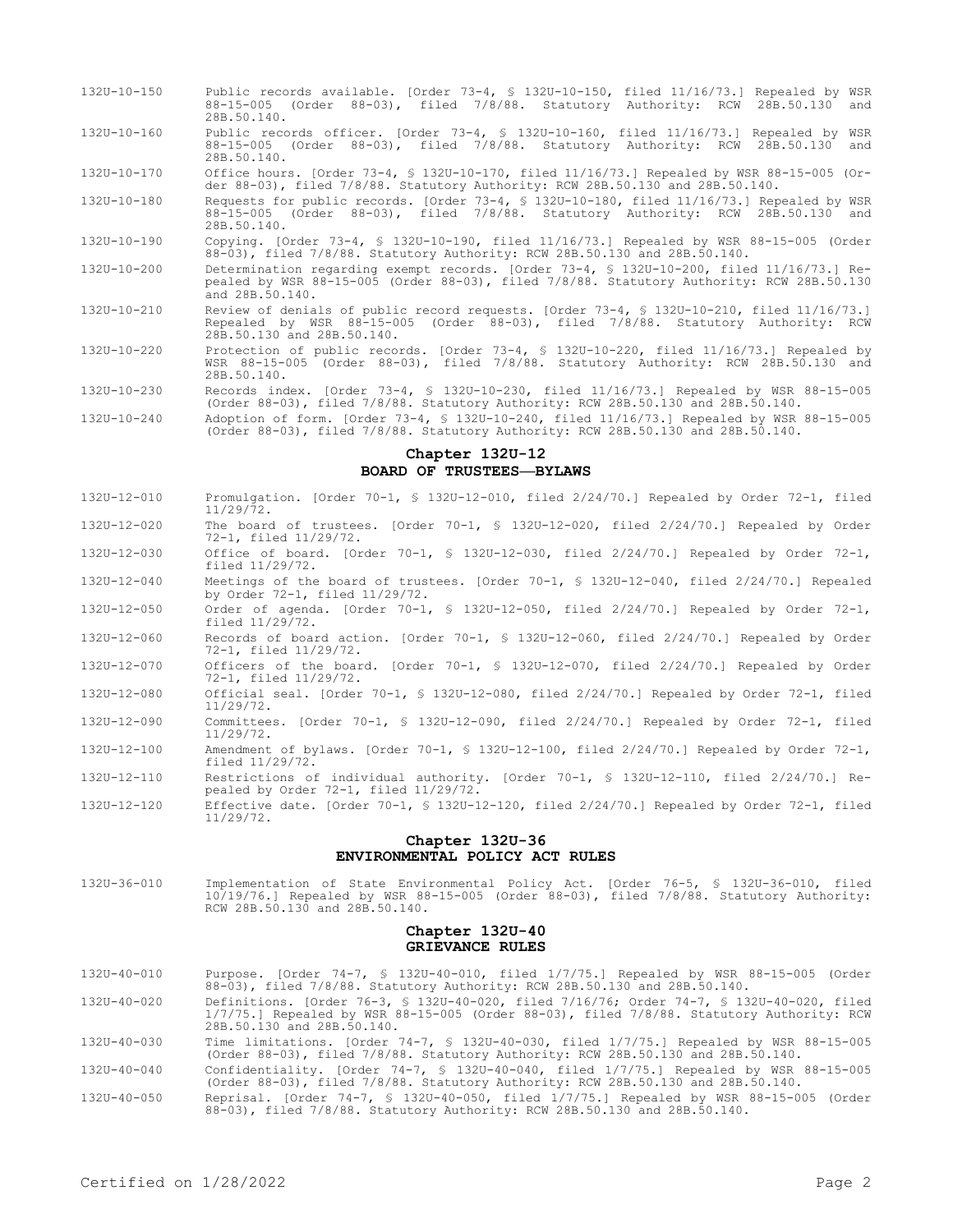- 132U-40-060 Procedures not to apply to certain types of grievances. [Order 76-3, § 132U-40-060, filed 7/16/76; Order 74-7, § 132U-40-060, filed 1/7/75.] Repealed by WSR 88-15-005 (Order 88-03), filed 7/8/88. Statutory Authority: RCW 28B.50.130 and 28B.50.140.
- 132U-40-070 Advocates. [Order 74-7, § 132U-40-070, filed 1/7/75.] Repealed by WSR 88-15-005 (Order 88-03), filed 7/8/88. Statutory Authority: RCW 28B.50.130 and 28B.50.140.
- 132U-40-080 Initiation of grievance. [Order 74-7, § 132U-40-080, filed 1/7/75.] Repealed by WSR 88-15-005 (Order 88-03), filed 7/8/88. Statutory Authority: RCW 28B.50.130 and 28B.50.140.
- 132U-40-090 Written statement of grievance to immediate supervisor. [Order 74-7, § 132U-40-090, filed 1/7/75.] Repealed by WSR 88-15-005 (Order 88-03), filed 7/8/88. Statutory Authority: RCW 28B.50.130 and 28B.50.140.
- 132U-40-100 Written statement of grievance to immediate supervisor's supervisor. [Order 74-7, § 132U-40-100, filed 1/7/75.] Repealed by WSR 88-15-005 (Order 88-03), filed 7/8/88. Statutory Authority: RCW 28B.50.130 and 28B.50.140.
- 132U-40-110 Written statement of grievance to president. [Order 74-7, § 132U-40-110, filed 1/7/75.] Repealed by WSR 88-15-005 (Order 88-03), filed 7/8/88. Statutory Authority: RCW 28B.50.130 and 28B.50.140.
- 132U-40-120 President as aggrieved party or causing party. [Order 74-7, § 132U-40-120, filed 1/7/75.] Repealed by WSR 88-15-005 (Order 88-03), filed 7/8/88. Statutory Authority: RCW 28B.50.130 and 28B.50.140.
- 132U-40-130 Grievance review committee. [Order 74-7, § 132U-40-130, filed 1/7/75.] Repealed by WSR 88-15-005 (Order 88-03), filed 7/8/88. Statutory Authority: RCW 28B.50.130 and 28B.50.140.
- 132U-40-140 Arbitration. [Order 74-7, § 132U-40-140, filed 1/7/75.] Repealed by WSR 88-15-005 (Order 88-03), filed 7/8/88. Statutory Authority: RCW 28B.50.130 and 28B.50.140.

# **Chapter 132U-60 ADMISSIONS AND REGISTRATION**

- 132U-60-001 Catalog. [Order 72-1, § 132U-60-001, filed 11/29/72.] Repealed by WSR 79-05-038 (Order 79-1, Resolution No. 79-1), filed 4/26/79. Statutory Authority: 28B.19.020.
- 132U-60-002 Changes in catalog. [Order 72-1, § 132U-60-002, filed 11/29/72.] Repealed by WSR 79-05-038 (Order 79-1, Resolution No. 79-1), filed 4/26/79. Statutory Authority: 28B.19.020.
- 132U-60-003 Finances. [Order 72-1, § 132U-60-003, filed 11/29/72.] Repealed by WSR 79-05-038 (Order 79-1, Resolution No. 79-1), filed 4/26/79. Statutory Authority: 28B.19.020.
- 132U-60-004 Refund of tuition and fees. [Order 72-1, § 132U-60-004, filed 11/29/72.] Repealed by WSR 79-05-038 (Order 79-1, Resolution No. 79-1), filed 4/26/79. Statutory Authority: 28B.19.020.
- 132U-60-005 Residency classification. [Order 72-1, § 132U-60-005, filed 11/29/72.] Repealed by WSR 79-05-038 (Order 79-1, Resolution No. 79-1), filed 4/26/79. Statutory Authority: 28B.19.020.
- 132U-60-006 Sanctions. [Order 72-1, § 132U-60-006, filed 11/29/72.] Repealed by WSR 79-05-038 (Order 79-1, Resolution No. 79-1), filed 4/26/79. Statutory Authority: 28B.19.020.
- 132U-60-007 Admission. [Order 72-1, § 132U-60-007, filed 11/29/72.] Repealed by WSR 79-05-038 (Order 79-1, Resolution No. 79-1), filed 4/26/79. Statutory Authority: 28B.19.020.
- 132U-60-008 Admission of special students. [Order 72-1, § 132U-60-008, filed 11/29/72.] Repealed by WSR 79-05-038 (Order 79-1, Resolution No. 79-1), filed 4/26/79. Statutory Authority: 28B.19.020.
- 132U-60-009 Admission of high school students. [Order 72-1, § 132U-60-009, filed 11/29/72.] Repealed by WSR 79-05-038 (Order 79-1, Resolution No. 79-1), filed 4/26/79. Statutory Authority: 28B.19.020.
- 132U-60-010 Registration. [Order 72-1, § 132U-60-010, filed 11/29/72.] Repealed by WSR 79-05-038 (Order 79-1, Resolution No. 79-1), filed 4/26/79. Statutory Authority: 28B.19.020.
- 132U-60-011 Withdrawal. [Order 72-1, § 132U-60-011, filed 11/29/72.] Repealed by WSR 79-05-038 (Order 79-1, Resolution No. 79-1), filed 4/26/79. Statutory Authority: 28B.19.020.
- 132U-60-012 Graduation. [Order 72-1, § 132U-60-012, filed 11/29/72.] Repealed by WSR 79-05-038 (Order 79-1, Resolution No. 79-1), filed 4/26/79. Statutory Authority: 28B.19.020.

## **Chapter 132U-80 FACULTY EMPLOYMENT**

- 132U-80-010 Purpose. [Order 74-8, § 132U-80-010, filed 1/7/75.] Repealed by WSR 88-15-005 (Order 88-03), filed 7/8/88. Statutory Authority: RCW 28B.50.130 and 28B.50.140.
- 132U-80-020 Definitions. [Order 76-5, § 132U-80-020, filed 10/19/76; Order 74-8, § 132U-80-020, filed 1/7/75.] Repealed by WSR 88-15-005 (Order 88-03), filed 7/8/88. Statutory Authority: RCW 28B.50.130 and 28B.50.140.
- 132U-80-030 Written agreement. [Order 74-8, § 132U-80-030, filed 1/7/75.] Repealed by WSR 88-15-005 (Order 88-03), filed 7/8/88. Statutory Authority: RCW 28B.50.130 and 28B.50.140.
- 132U-80-040 Salary and assignment points for probationary employees. [Order 74-8, § 132U-80-040, filed 1/7/75.] Repealed by Order 76-5, filed 10/19/76.
- 132U-80-050 Salary and assignment points for permanent faculty employees. [Order 74-8, § 132U-80-050, filed 1/7/75.] Repealed by Order 76-5, filed 10/19/76.
- 132U-80-060 Standing review committee. [Order 74-8, § 132U-80-060, filed 1/7/75.] Repealed by WSR 88-15-005 (Order 88-03), filed 7/8/88. Statutory Authority: RCW 28B.50.130 and 28B.50.140.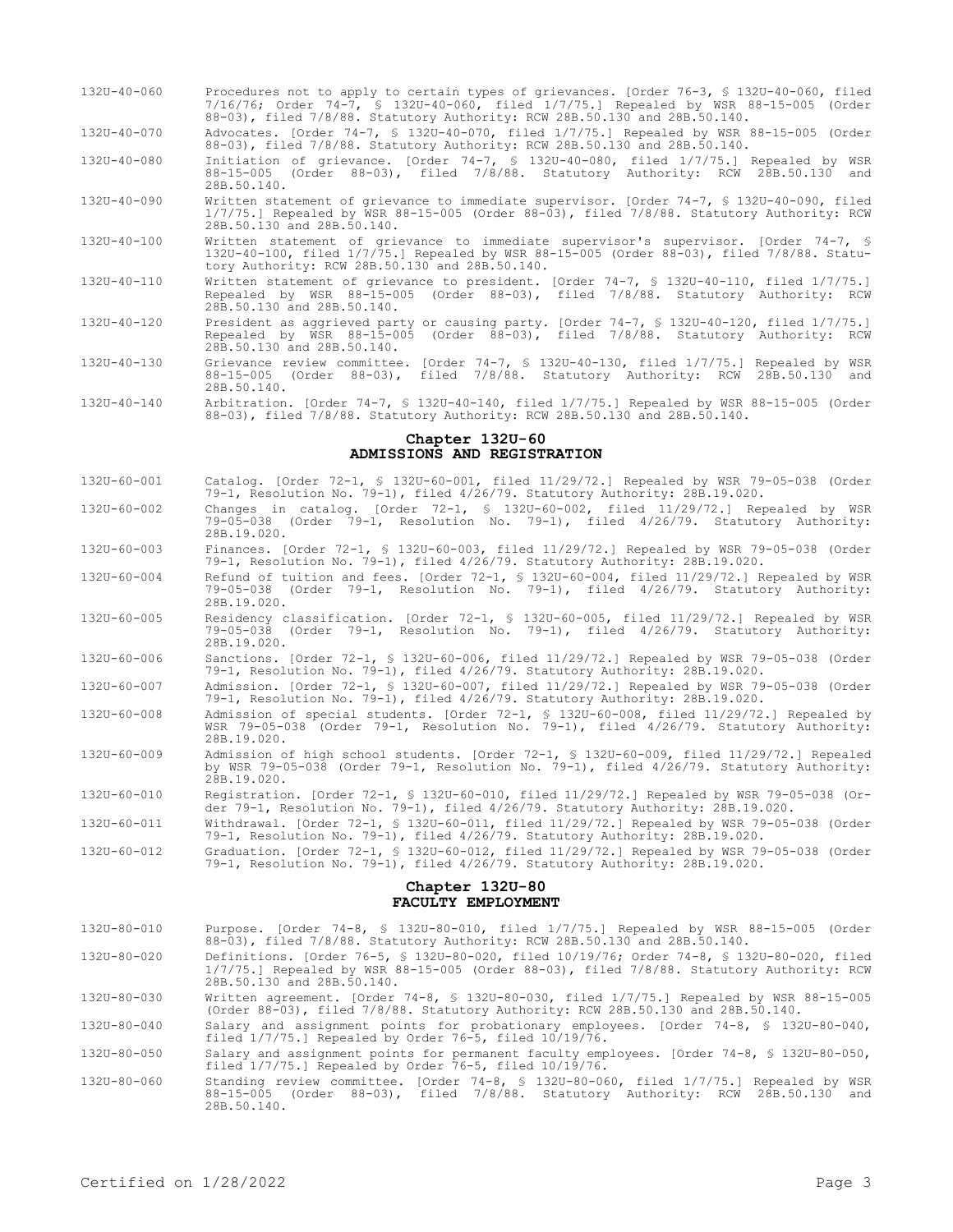28B.50.130 and 28B.50.140. 132U-80-070 Standing review committee—Procedures and criteria. [Order 74-8, § 132U-80-070, filed 1/7/75.] Repealed by WSR 88-15-005 (Order 88-03), filed 7/8/88. Statutory Authority: RCW 28B.50.130 and 28B.50.140. 132U-80-080 Standing review committee—Recommendation not to renew probationary appointment. [Order 74-8, § 132U-80-080, filed 1/7/75.] Repealed by WSR 88-15-005 (Order 88-03), filed 7/8/88. Statutory Authority: RCW 28B.50.130 and 28B.50.140. 132U-80-090 Nonrenewal of probationary appointment. [Order 74-8, § 132U-80-090, filed 1/7/75.] Repealed by WSR 88-15-005 (Order 88-03), filed 7/8/88. Statutory Authority: RCW 28B.50.130 and 28B.50.140. 132U-80-100 Individual review committee. [Order 74-8, § 132U-80-100, filed 1/7/75.] Repealed by WSR 88-15-005 (Order 88-03), filed 7/8/88. Statutory Authority: RCW 28B.50.130 and 28B.50.140. 132U-80-105 Individual review committee—Purpose. [Order 74-8, § 132U-80-105, filed 1/7/75.] Repealed by WSR 88-15-005 (Order 88-03), filed 7/8/88. Statutory Authority: RCW 28B.50.130 and 28B.50.140. 132U-80-110 Individual review committee—Procedures and criteria. [Order 74-8, § 132U-80-110, filed 1/7/75.] Repealed by WSR 88-15-005 (Order 88-03), filed 7/8/88. Statutory Authority: RCW 28B.50.130 and 28B.50.140. 132U-80-115 Individual review committee—Ongoing evaluation. [Order 74-8, § 132U-80-115, filed 1/7/75.] Repealed by WSR 88-15-005 (Order 88-03), filed 7/8/88. Statutory Authority: RCW 28B.50.130 and 28B.50.140. 132U-80-125 Decision to award or withhold permanent status. [Order 76-5, § 132U-80-125, filed 10/19/76; Order 74-8, § 132U-80-125, filed 1/7/75.] Repealed by WSR 88-15-005 (Order 88-03), filed 7/8/88. Statutory Authority: RCW 28B.50.130 and 28B.50.140. 132U-80-200 Dismissal of faculty. [Order 74-8, § 132U-80-200, filed 1/7/75.] Repealed by WSR 88-15-005 (Order 88-03), filed 7/8/88. Statutory Authority: RCW 28B.50.130 and 28B.50.140. 132U-80-205 Sufficient cause. [Order 74-8, § 132U-80-205, filed 1/7/75.] Repealed by WSR 88-15-005 (Order 88-03), filed 7/8/88. Statutory Authority: RCW 28B.50.130 and 28B.50.140. 132U-80-210 Dismissal review committee. [Order 74-8, § 132U-80-210, filed 1/7/75.] Repealed by WSR 88-15-005 (Order 88-03), filed 7/8/88. Statutory Authority: RCW 28B.50.130 and 28B.50.140. 132U-80-220 Initiation of dismissal proceedings. [Order 74-8, § 132U-80-220, filed 1/7/75.] Repealed by WSR 88-15-005 (Order 88-03), filed 7/8/88. Statutory Authority: RCW 28B.50.130 and 28B.50.140. 132U-80-230 Hearings. [Order 74-8, § 132U-80-230, filed 1/7/75.] Repealed by WSR 88-15-005 (Order 88-03), filed 7/8/88. Statutory Authority: RCW 28B.50.130 and 28B.50.140. 132U-80-235 Neutral hearing officer. [Order 74-8, § 132U-80-235, filed 1/7/75.] Repealed by WSR 88-15-005 (Order 88-03), filed 7/8/88. Statutory Authority: RCW 28B.50.130 and 28B.50.140. 132U-80-240 Written recommendation by review committee. [Order 74-8, § 132U-80-240, filed 1/7/75.] Repealed by WSR 88-15-005 (Order 88-03), filed 7/8/88. Statutory Authority: RCW 28B.50.130 and 28B.50.140. 132U-80-245 Decision by board of trustees. [Order 74-8, § 132U-80-245, filed 1/7/75.] Repealed by WSR 88-15-005 (Order 88-03), filed 7/8/88. Statutory Authority: RCW 28B.50.130 and 28B.50.140. 132U-80-250 Suspension. [Order 74-8, § 132U-80-250, filed 1/7/75.] Repealed by WSR 88-15-005 (Order 88-03), filed 7/8/88. Statutory Authority: RCW 28B.50.130 and 28B.50.140. 132U-80-255 Records. [Order 74-8, § 132U-80-255, filed 1/7/75.] Repealed by WSR 88-15-005 (Order 88-03), filed 7/8/88. Statutory Authority: RCW 28B.50.130 and 28B.50.140. 132U-80-265 Appeal. [Order 74-8, § 132U-80-265, filed 1/7/75.] Repealed by WSR 88-15-005 (Order 88-03), filed 7/8/88. Statutory Authority: RCW 28B.50.130 and 28B.50.140. 132U-80-300 Reduction in force procedures. [Order 76-3, § 132U-80-300, filed 7/16/76; Order 74-5, § 132U-80-300, filed 11/19/74.] Repealed by WSR 88-15-005 (Order 88-03), filed 7/8/88. Statutory Authority: RCW 28B.50.130 and 28B.50.140. 132U-80-310 Determination that reduction in force is necessary. [Order 76-3, § 132U-80-310, filed 7/16/76; Order 74-5, § 132U-80-310, filed 11/19/74.] Repealed by WSR 88-15-005 (Order 88-03), filed 7/8/88. Statutory Authority: RCW 28B.50.130 and 28B.50.140. 132U-80-320 Reduction in academic employees. [Order 74-5, § 132U-80-320, filed 11/19/74.] Repealed by WSR 88-15-005 (Order 88-03), filed 7/8/88. Statutory Authority: RCW 28B.50.130 and 28B.50.140. 132U-80-330 Selection of necessary course offerings and/or other services. [Order 74-5, § 132U-80-330, filed 11/19/74.] Repealed by WSR 88-15-005 (Order 88-03), filed 7/8/88. Statutory Authority: RCW 28B.50.130 and 28B.50.140. 132U-80-340 Order of layoff. [Order 76-5, § 132U-80-340, filed 10/19/76; Order 74-5, § 132U-80-340, filed 11/19/74.] Repealed by WSR 88-15-005 (Order 88-03), filed 7/8/88. Statutory Authority: RCW 28B.50.130 and 28B.50.140. 132U-80-350 Determination of employee capabilities or qualifications. [Order 74-5, § 132U-80-350, filed 11/19/74.] Repealed by WSR 88-15-005 (Order 88-03), filed 7/8/88. Statutory Authority: RCW 28B.50.130 and 28B.50.140. 132U-80-360 Notice of layoff. [Order 74-5, § 132U-80-360, filed 11/19/74.] Repealed by WSR 88-15-005 (Order 88-03), filed 7/8/88. Statutory Authority: RCW 28B.50.130 and 28B.50.140. 132U-80-370 Reemployment. [Order 74-5, § 132U-80-370, filed 11/19/74.] Repealed by WSR 88-15-005 (Order 88-03), filed 7/8/88. Statutory Authority: RCW 28B.50.130 and 28B.50.140.

132U-80-065 Standing review committee—Purpose and responsibility. [Order 74-8, § 132U-80-065, filed

1/7/75.] Repealed by WSR 88-15-005 (Order 88-03), filed 7/8/88. Statutory Authority: RCW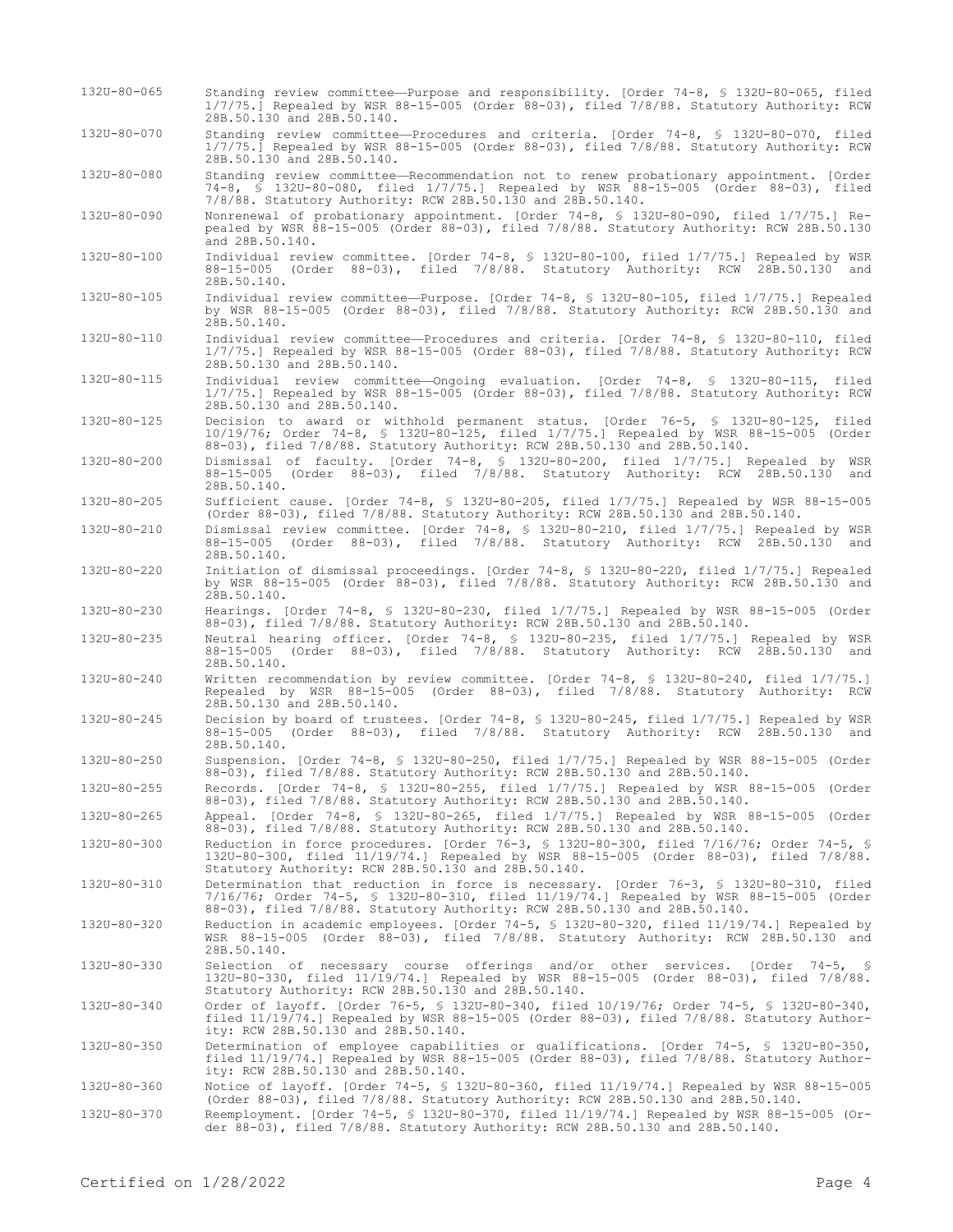# **Chapter 132U-120 STUDENT RIGHTS AND RESPONSIBILITIES**

| 132U-120-010 | Title. [Statutory Authority: RCW 28B.50.130 and 28B.50.140. WSR 03-01-072,<br>S<br>132U-120-010, filed 12/12/02, effective 1/12/03; WSR 88-15-005 (Order 88-03), §<br>132U-120-010, filed 7/8/88.] Repealed by WSR 14-15-119, filed 7/22/14, effective $9/1/14$ .<br>Statutory Authority: Chapter 28B.50 RCW.                                                                                                                                                                                                         |
|--------------|-----------------------------------------------------------------------------------------------------------------------------------------------------------------------------------------------------------------------------------------------------------------------------------------------------------------------------------------------------------------------------------------------------------------------------------------------------------------------------------------------------------------------|
| 132U-120-015 | Purpose. [Statutory Authority: RCW 28B.50.130 and 28B.50.140. WSR 03-01-072, §<br>132U-120-015, filed 12/12/02, effective 1/12/03.] Repealed by WSR 14-15-119, filed<br>7/22/14, effective 9/1/14. Statutory Authority: Chapter 28B.50 RCW.                                                                                                                                                                                                                                                                           |
| 132U-120-020 | Definitions. [Statutory Authority: RCW 28B.50.130, [28B.50.]140, and chapter 49.60 RCW.<br>WSR 07-19-038, § 132U-120-020, filed 9/13/07, effective 10/14/07. Statutory Authority:<br>RCW 28B.50.130 and 28B.50.140. WSR 03-01-072, § 132U-120-020, filed 12/12/02, effective<br>1/12/03; WSR 88-15-005 (Order 88-03), § 132U-120-020, filed 7/8/88.] Repealed by WSR<br>14-15-119, filed 7/22/14, effective 9/1/14. Statutory Authority: Chapter 28B.50 RCW.                                                          |
| 132U-120-030 | Jurisdiction. [Statutory Authority: RCW 28B.50.130 and 28B.50.140. WSR 03-01-072, §<br>132U-120-030, filed 12/12/02, effective 1/12/03; WSR 88-15-005 (Order 88-03), §<br>132U-120-030, filed 7/8/88.] Repealed by WSR 14-15-119, filed 7/22/14, effective 9/1/14.<br>Statutory Authority: Chapter 28B.50 RCW.                                                                                                                                                                                                        |
| 132U-120-040 | Student rights. [Statutory Authority: RCW 28B.50.130 and 28B.50.140. WSR 03-01-072, §<br>132U-120-040, filed 12/12/02, effective 1/12/03; WSR 88-15-005 (Order 88-03), §<br>132U-120-040, filed 7/8/88.] Repealed by WSR 14-15-119, filed 7/22/14, effective 9/1/14.<br>Statutory Authority: Chapter 28B.50 RCW.                                                                                                                                                                                                      |
| 132U-120-050 | Student responsibilities. [Statutory Authority: RCW 28B.50.130 and 28B.50.140. WSR<br>03-01-072, § 132U-120-050, filed 12/12/02, effective 1/12/03; WSR 88-15-005 (Order<br>88-03), § 132U-120-050, filed 7/8/88.] Repealed by WSR 14-15-119, filed 7/22/14, effec-<br>tive 9/1/14. Statutory Authority: Chapter 28B.50 RCW.                                                                                                                                                                                          |
| 132U-120-060 | Trespass. [Statutory Authority: RCW 28B.50.130 and 28B.50.140. WSR 03-01-072, §<br>132U-120-060, filed 12/12/02, effective 1/12/03; WSR 88-15-005 (Order 88-03), \$<br>132U-120-060, filed 7/8/88.] Repealed by WSR 14-15-119, filed 7/22/14, effective 9/1/14.<br>Statutory Authority: Chapter 28B.50 RCW.                                                                                                                                                                                                           |
| 132U-120-065 | Judicial authority. [Statutory Authority: RCW 28B.50.130 and 28B.50.140. WSR 03-01-072, §<br>132U-120-065, filed 12/12/02, effective 1/12/03.] Repealed by WSR 14-15-119, filed<br>7/22/14, effective 9/1/14. Statutory Authority: Chapter 28B.50 RCW.                                                                                                                                                                                                                                                                |
| 132U-120-070 | Delegation of disciplinary authority. [Statutory Authority: RCW 28B.50.130<br>and<br>28B.50.140. WSR 88-15-005 (Order 88-03), \$ 132U-120-070, filed 7/8/88.] Repealed by WSR<br>03-01-072, filed 12/12/02, effective 1/12/03. Statutory Authority: RCW 28B.50.130 and<br>28B.50.140.                                                                                                                                                                                                                                 |
| 132U-120-075 | Conduct proceedings. [Statutory Authority: RCW 28B.50.130 and 28B.50.140. WSR 03-01-072,<br>$$1320-120-075$ , filed $12/12/02$ , effective $1/12/03$ . Repealed by WSR 14-15-119, filed<br>7/22/14, effective 9/1/14. Statutory Authority: Chapter 28B.50 RCW.                                                                                                                                                                                                                                                        |
| 132U-120-080 | Disciplinary sanctions. [Statutory Authority: RCW 28B.50.130 and 28B.50.140.<br>WSR<br>03-01-072, \$ 1320-120-080, filed 12/12/02, effective 1/12/03; WSR 88-15-005 (Order<br>88-03), § 132U-120-080, filed 7/8/88.] Repealed by WSR 14-15-119, filed 7/22/14, effec-<br>tive 9/1/14. Statutory Authority: Chapter 28B.50 RCW.                                                                                                                                                                                        |
| 132U-120-090 | Initial disciplinary proceedings. [Statutory Authority: RCW 28B.50.130 and 28B.50.140.<br>WSR 88-15-005 (Order 88-03), § 132U-120-090, filed 7/8/88.] Repealed by WSR 03-01-072,<br>filed $12/12/02$ , effective $1/12/03$ . Statutory Authority: RCW 28B.50.130 and 28B.50.140.                                                                                                                                                                                                                                      |
| 132U-120-095 | Summary suspension. [Statutory Authority: RCW 28B.50.130 and 28B.50.140. WSR 03-01-072, §<br>132U-120-095, filed 12/12/02, effective 1/12/03.] Repealed by WSR 14-15-119, filed<br>7/22/14, effective 9/1/14. Statutory Authority: Chapter 28B.50 RCW.                                                                                                                                                                                                                                                                |
| 132U-120-100 | Appeals-Overview. [Statutory Authority: RCW 28B.50.130 and 28B.50.140. WSR 03-01-072, §<br>132U-120-100, filed 12/12/02, effective 1/12/03; WSR 88-15-005 (Order 88-03), §<br>132U-120-100, filed 7/8/88.] Repealed by WSR 14-15-119, filed 7/22/14, effective 9/1/14.<br>Statutory Authority: Chapter 28B.50 RCW.                                                                                                                                                                                                    |
| 132U-120-110 | Structure of the student rights and responsibilities committee. [Statutory Authority: RCW<br>28B.50.130, [28B.50.]140, and chapter 49.60 RCW. WSR 07-19-038, § 132U-120-110, filed<br>9/13/07, effective 10/14/07. Statutory Authority: RCW 28B.50.130 and 28B.50.140. WSR<br>03-01-072, § 132U-120-110, filed 12/12/02, effective 1/12/03; WSR 88-15-005 (Order<br>88-03), \$ 132U-120-110, filed 7/8/88.] Repealed by WSR 14-15-119, filed 7/22/14, effec-<br>tive 9/1/14. Statutory Authority: Chapter 28B.50 RCW. |
| 132U-120-120 | Hearing procedures before the student rights and responsibilities committee. [Statutory<br>Authority: RCW 28B.50.130 and 28B.50.140. WSR 03-01-072, § 132U-120-120, filed 12/12/02,<br>effective 1/12/03; WSR 88-15-005 (Order 88-03), § 132U-120-120, filed 7/8/88.] Repealed<br>by WSR 14-15-119, filed $7/22/14$ , effective $9/1/14$ . Statutory Authority: Chapter 28B.50<br>RCW.                                                                                                                                |
| 132U-120-130 | Evidence admissible in hearings. [Statutory Authority: RCW 28B.50.130 and 28B.50.140. WSR<br>88-15-005 (Order 88-03), \$ 132U-120-130, filed 7/8/88.] Repealed by WSR 03-01-072, filed<br>12/12/02, effective 1/12/03. Statutory Authority: RCW 28B.50.130 and 28B.50.140.                                                                                                                                                                                                                                            |
| 132U-120-140 | Decision by the student rights and responsibilities committee. [Statutory Authority: RCW<br>28B.50.130 and 28B.50.140. WSR 03-01-072, § 132U-120-140, filed 12/12/02, effective<br>1/12/03;88-15-005 (Order 88-03), § 132U-120-140, filed 7/8/88.] Repealed by WSR<br>14-15-119, filed 7/22/14, effective 9/1/14. Statutory Authority: Chapter 28B.50 RCW.                                                                                                                                                            |
| 132U-120-150 | Final appeal. [Statutory Authority: RCW 28B.50.130 and 28B.50.140. WSR 03-01-072, §<br>132U-120-150, filed 12/12/02, effective 1/12/03; WSR 88-15-005 (Order 88-03), §<br>132U-120-150, filed 7/8/88.] Repealed by WSR 14-15-119, filed 7/22/14, effective 9/1/14.<br>Statutory Authority: Chapter 28B.50 RCW.                                                                                                                                                                                                        |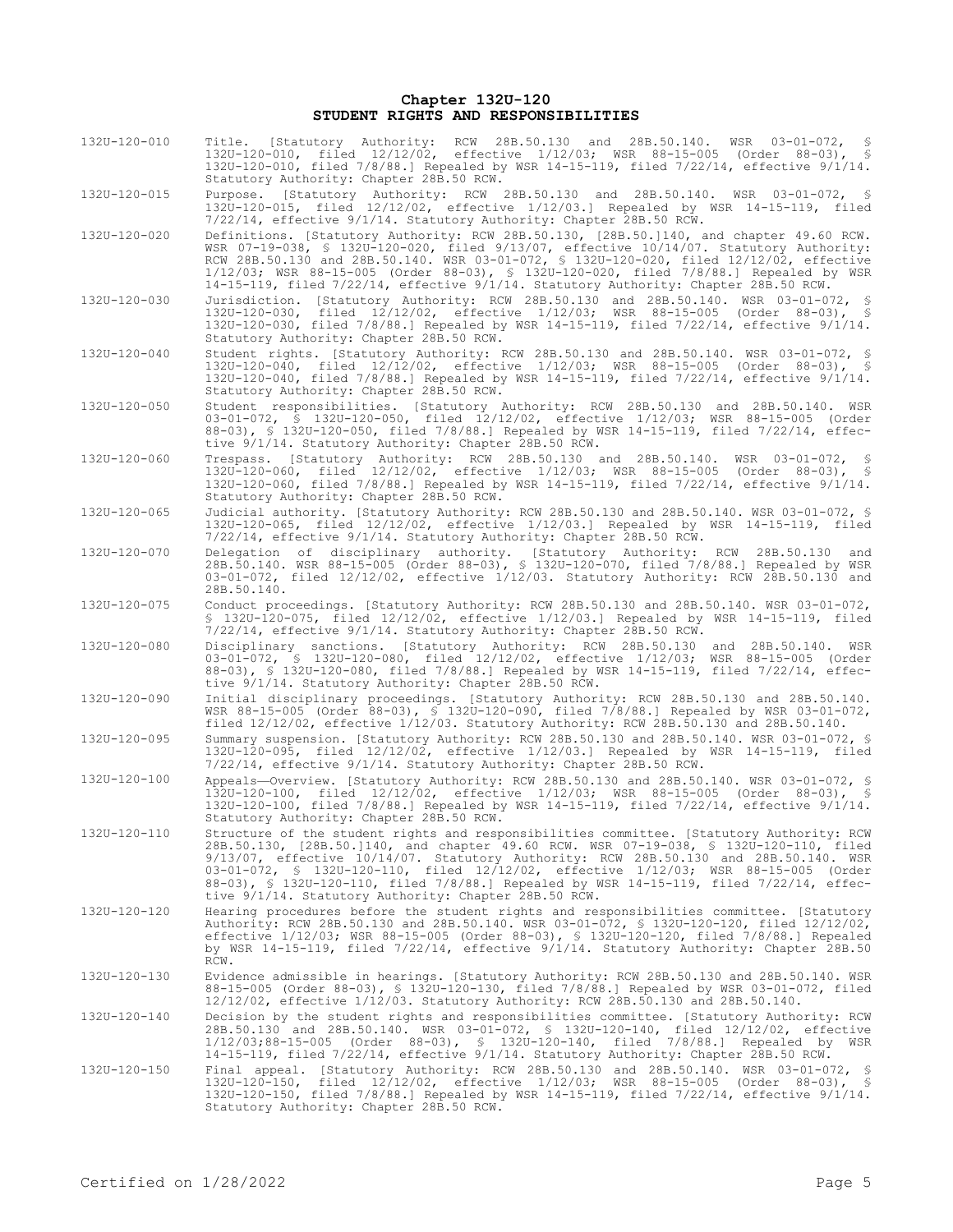| 132U-120-160                                                   | Effective date of the rules of conduct. [Statutory Authority: RCW 28B.50.130 and<br>28B.50.140. WSR 88-15-005 (Order 88-03), § 132U-120-160, filed 7/8/88.] Repealed by WSR<br>14-15-119, filed 7/22/14, effective 9/1/14. Statutory Authority: Chapter 28B.50 RCW.                                                                                                                                                                                                    |  |  |  |  |
|----------------------------------------------------------------|------------------------------------------------------------------------------------------------------------------------------------------------------------------------------------------------------------------------------------------------------------------------------------------------------------------------------------------------------------------------------------------------------------------------------------------------------------------------|--|--|--|--|
| 132U-120-170                                                   | Prior rules. [Statutory Authority: RCW 28B.50.130 and 28B.50.140. WSR 88-15-005 (Order<br>88-03), § 132U-120-170, filed 7/8/88.] Repealed by WSR 14-15-119, filed 7/22/14, effec-<br>tive 9/1/14. Statutory Authority: Chapter 28B.50 RCW.                                                                                                                                                                                                                             |  |  |  |  |
| 132U-120-180                                                   | Severability. [Statutory Authority: RCW 28B.50.130 and 28B.50.140. WSR 88-15-005 (Order<br>88-03), \$ 132U-120-180, filed 7/8/88.] Repealed by WSR 14-15-119, filed 7/22/14, effec-<br>tive 9/1/14. Statutory Authority: Chapter 28B.50 RCW.                                                                                                                                                                                                                           |  |  |  |  |
| 132U-120-190                                                   | Summary suspension proceedings. [Statutory Authority: RCW 28B.50.130 and 28B.50.140. WSR<br>88-15-005 (Order 88-03), \$ 132U-120-190, filed 7/8/88.] Repealed by WSR 03-01-072, filed<br>12/12/02, effective 1/12/03. Statutory Authority: RCW 28B.50.130 and 28B.50.140.                                                                                                                                                                                              |  |  |  |  |
| 132U-120-200                                                   | Procedures of summary suspension hearing. [Statutory Authority: RCW 28B.50.130 and<br>28B.50.140. WSR 88-15-005 (Order 88-03), \$ 132U-120-200, filed 7/8/88.] Repealed by WSR<br>03-01-072, filed 12/12/02, effective 1/12/03. Statutory Authority: RCW 28B.50.130 and<br>28B.50.140.                                                                                                                                                                                 |  |  |  |  |
| 132U-120-210                                                   | Decision by the dean. [Statutory Authority: RCW 28B.50.130 and 28B.50.140. WSR 88-15-005<br>(Order 88-03), § 132U-120-210, filed 7/8/88.] Repealed by WSR 03-01-072, filed 12/12/02,<br>effective 1/12/03. Statutory Authority: RCW 28B.50.130 and 28B.50.140.                                                                                                                                                                                                         |  |  |  |  |
| 132U-120-220                                                   | Notice of suspension. [Statutory Authority: RCW 28B.50.130 and 28B.50.140. WSR 88-15-005<br>(Order 88-03), § 132U-120-220, filed 7/8/88.] Repealed by WSR 03-01-072, filed 12/12/02,<br>effective 1/12/03. Statutory Authority: RCW 28B.50.130 and 28B.50.140.                                                                                                                                                                                                         |  |  |  |  |
| 132U-120-230                                                   | Suspension for failure to appear. [Statutory Authority: RCW 28B.50.130 and 28B.50.140.<br>WSR 88-15-005 (Order 88-03), \$ 132U-120-230, filed 7/8/88.] Repealed by WSR 03-01-072,<br>filed 12/12/02, effective 1/12/03. Statutory Authority: RCW 28B.50.130 and 28B.50.140.                                                                                                                                                                                            |  |  |  |  |
| 132U-120-240                                                   | Appeals from summary suspension hearing. [Statutory Authority: RCW 28B.50.130 and<br>28B.50.140. WSR 88-15-005 (Order 88-03), § 132U-120-240, filed 7/8/88.] Repealed by WSR<br>03-01-072, filed 12/12/02, effective 1/12/03. Statutory Authority: RCW 28B.50.130 and<br>28B.50.140.                                                                                                                                                                                   |  |  |  |  |
| 132U-120-250                                                   | Final decision. [Statutory Authority: RCW 28B.50.130 and 28B.50.140. WSR 88-15-005 (Order<br>88-03), § 132U-120-250, filed 7/8/88.] Repealed by WSR 03-01-072, filed 12/12/02, effec-<br>tive 1/12/03. Statutory Authority: RCW 28B.50.130 and 28B.50.140.                                                                                                                                                                                                             |  |  |  |  |
| 132U-120-260                                                   | Purpose. [Statutory Authority: RCW 28B.50.130. WSR 10-06-090, § 132U-120-260, filed<br>$3/1/10$ , effective $4/1/10$ . Statutory Authority: RCW 28B.50.130 and 28B.50.140. WSR<br>03-01-072, § 132U-120-260, filed 12/12/02, effective 1/12/03; WSR 88-15-005 (Order<br>88-03), § 132U-120-260, filed 7/8/88.] Repealed by WSR 14-15-119, filed 7/22/14, effec-<br>tive 9/1/14. Statutory Authority: Chapter 28B.50 RCW.                                               |  |  |  |  |
| 132U-120-270                                                   | Complaints excluded. [Statutory Authority: RCW 28B.50.130, [28B.50.]140, and chapter<br>49.60 RCW. WSR 07-19-038, \$ 132U-120-270, filed 9/13/07, effective 10/14/07. Statutory<br>Authority: RCW 28B.50.130 and 28B.50.140. WSR 03-01-072, § 132U-120-270, filed 12/12/02,<br>effective 1/12/03; WSR 88-15-005 (Order 88-03), § 132U-120-270, filed 7/8/88.] Repealed<br>by WSR 10-06-090, filed $3/1/10$ , effective $4/1/10$ . Statutory Authority: RCW 28B.50.130. |  |  |  |  |
| 132U-120-280                                                   | Grievance procedures. [Statutory Authority: RCW 28B.50.130 and 28B.50.140. WSR 88-15-005<br>(Order 88-03), § 132U-120-280, filed 7/8/88.] Repealed by WSR 03-01-072, filed 12/12/02,<br>effective 1/12/03. Statutory Authority: RCW 28B.50.130 and 28B.50.140.                                                                                                                                                                                                         |  |  |  |  |
| 132U-120-285                                                   | Time limits. [Statutory Authority: RCW 28B.50.130, [28B.50.]140, and chapter 49.60 RCW.<br>WSR $07-19-038$ , § 132U-120-285, filed $9/13/07$ , effective $10/14/07$ . Statutory Authority:<br>RCW 28B.50.130 and 28B.50.140. WSR 03-01-072, § 132U-120-285, filed 12/12/02, effective<br>$1/12/03$ .] Repealed by WSR 10-06-090, filed $3/1/10$ , effective $4/1/10$ . Statutory Authority:<br>RCW 28B.50.130.                                                         |  |  |  |  |
| 132U-120-290                                                   | Appeals. [Statutory Authority: RCW 28B.50.130 and 28B.50.140. WSR 88-15-005 (Order<br>88-03), \$ 132U-120-290, filed 7/8/88.] Repealed by WSR 03-01-072, filed 12/12/02, effec-<br>tive 1/12/03. Statutory Authority: RCW 28B.50.130 and 28B.50.140.                                                                                                                                                                                                                   |  |  |  |  |
| 132U-120-300                                                   | Final decision regarding student grievances. [Statutory Authority: RCW 28B.50.130 and<br>28B.50.140. WSR 88-15-005 (Order 88-03), § 132U-120-300, filed 7/8/88.] Repealed by WSR<br>03-01-072, filed 12/12/02, effective 1/12/03. Statutory Authority: RCW 28B.50.130 and<br>28B.50.140.                                                                                                                                                                               |  |  |  |  |
| 132U-120-310                                                   | Nature of grievance proceedings. [Statutory Authority: RCW 28B.50.130 and 28B.50.140. WSR<br>88-15-005 (Order 88-03), § 132U-120-310, filed 7/8/88.] Repealed by WSR 03-01-072, filed<br>12/12/02, effective 1/12/03. Statutory Authority: RCW 28B.50.130 and 28B.50.140.                                                                                                                                                                                              |  |  |  |  |
| 132U-120-320                                                   | Withdrawal of complaint. [Statutory Authority: RCW 28B.50.130 and 28B.50.140. WSR<br>03-01-072, § 132U-120-320, filed 12/12/02, effective 1/12/03; WSR 88-15-005 (Order<br>88-03), § 132U-120-320, filed 7/8/88.] Repealed by WSR 10-06-090, filed 3/1/10, effective<br>4/1/10. Statutory Authority: RCW 28B.50.130.                                                                                                                                                   |  |  |  |  |
| 132U-120-330                                                   | Administrative, faculty and staff grievances. [Statutory Authority: RCW 28B.50.130 and<br>28B.50.140. WSR 03-01-072, § 132U-120-330, filed 12/12/02, effective 1/12/03; WSR<br>88-15-005 (Order 88-03), \$ 132U-120-330, filed 7/8/88.] Repealed by WSR 10-06-090, filed<br>$3/1/10$ , effective $4/1/10$ . Statutory Authority: RCW 28B.50.130.                                                                                                                       |  |  |  |  |
| Chapter 132U-125<br>STUDENT RIGHTS AND RESPONSIBILITIES POLICY |                                                                                                                                                                                                                                                                                                                                                                                                                                                                        |  |  |  |  |
|                                                                |                                                                                                                                                                                                                                                                                                                                                                                                                                                                        |  |  |  |  |
| 132U-125-001                                                   | Authority. [Statutory Authority: Chapter 28B.50 RCW. WSR 14-15-119, \$ 132U-125-001, filed<br>$7/22/14$ , effective $9/1/14$ .] Repealed by WSR 18-17-025, filed 8/6/18, effective $9/6/18$ .                                                                                                                                                                                                                                                                          |  |  |  |  |

Statutory Authority: Chapter 28B.50 RCW. 132U-125-003 Purpose. [Statutory Authority: Chapter 28B.50 RCW. WSR 14-15-119, § 132U-125-003, filed 7/22/14, effective 9/1/14.] Repealed by WSR 18-17-025, filed 8/6/18, effective 9/6/18. Statutory Authority: Chapter 28B.50 RCW.